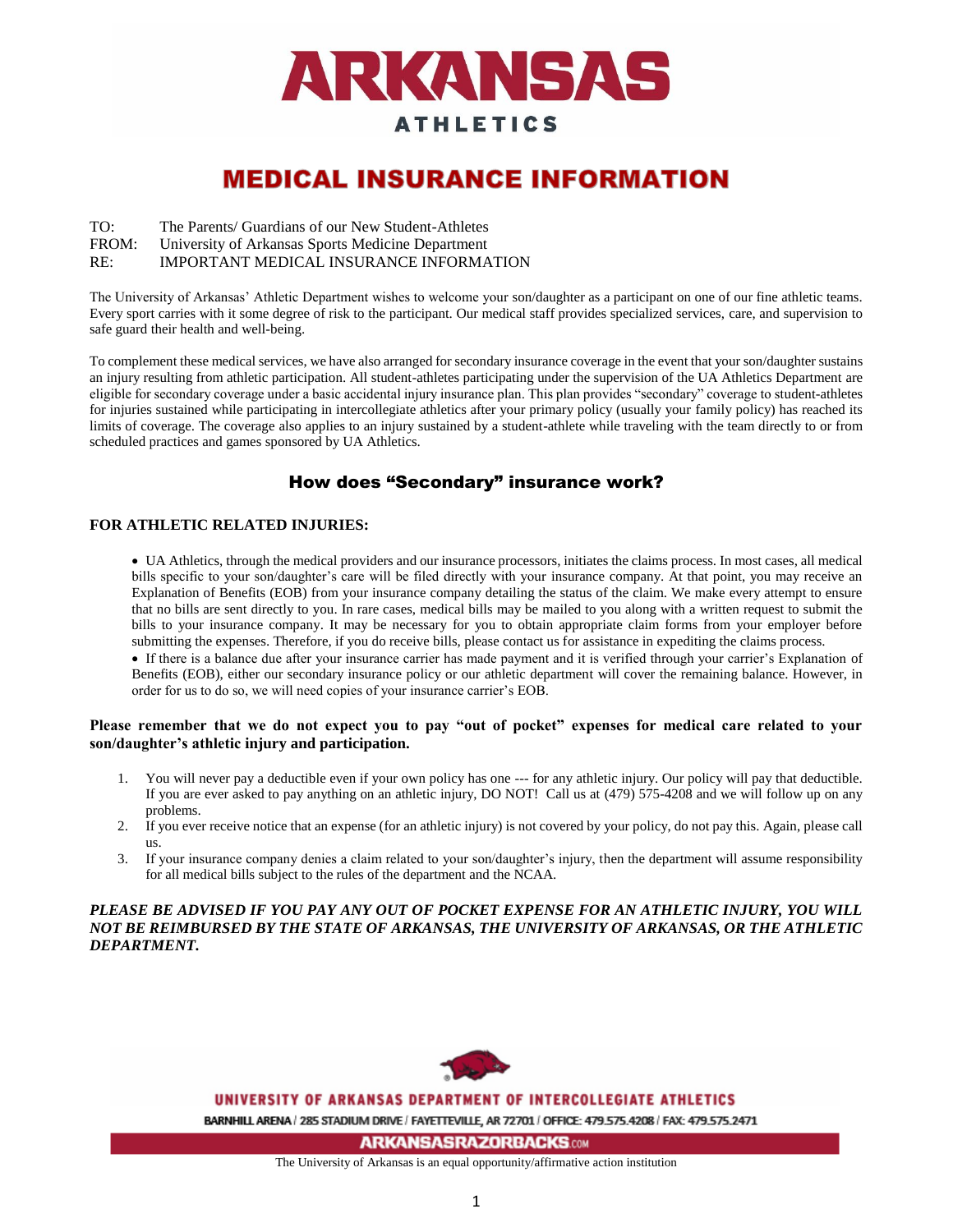

### **FOR PRE-EXISTING INJURIES:**

 If it is determined during the pre-participation medical screening that your son/daughter requires follow-up care for an injury/illness sustained prior to their enrollment at UA, medical expenses for such care will be submitted to your insurance company for coverage. If there are balances due after your insurance carrier has made payment, you will be responsible for those charges.

#### **FOR NON-ATHLETIC RELATED INJURIES/ILLNESS:**

 Note that there are a number of expenses for which the Department cannot assume responsibility. These include, but are not limited to: emergency room visits, hospital stays, diagnostic tests, laboratory studies, physician evaluations, and medications for out-of season illness. The period known as "out-of-season" is all times of the year prior to the sport's official start date and any time following your child's last competition or NCAA championship event. Injuries that occur outside of intercollegiate athletics such as intramural activities, physical education class, dormitory or household accidents, and motor vehicle accidents are the sole responsibility of you and your insurance carrier.

#### **For non-athletic related injuries, your son/daughter will be instructed to send bills directly to you for payment or submission to your insurance carrier.**

- UA Athletics cannot assume responsibility for the medical costs incurred for dermatology care.
- UA Athletics cannot assume responsibility for the medical costs incurred from long-term psychological care, including physician prescribed hospitalization for eating disorder treatment or drug and alcohol addiction.
- UA Athletics cannot assume responsibility for the medical costs incurred from extended allergy/asthma care unless such care is deemed by a physician to be medically necessary for safe participation. The medical expenses resulting from such care will first be filed with your primary insurance policy and any balances will be paid by UA Athletics.
- UA Athletics cannot assume responsibility for the medical costs incurred from gynecological care unless such care is deemed necessary for the purpose of injury prevention (i.e., hormone therapy). Routine examinations, diagnostic tests, treatments, and prescriptions for all other gynecological concerns (including birth control) shall be the responsibility of the athlete.

#### **What type of primary insurance coverage should my child have?**

- There is always the possibility that an injury or illness related circumstance as described above will require extensive medical care. It will be you and your son/daughter's responsibility to cover the expenses incurred from such care. Therefore, if your son/daughter is not covered under your existing primary insurance policy, we strongly encourage you to provide them with a policy which covers injury (both athletic and non-athletic) and illness. It is important that you send a copy (front and back) of your medical insurance and prescription drug benefits card(s) with your son/daughter to school.
- In the instances of HMO or POS coverage, you may want to review your insurance policy and determine if your son/daughter's medical expenses will be covered outside the network area. In most cases, policies of this nature will not cover your son/daughter while they are at school or will cover only a minimal percentage of expenses incurred. In the case where your son/daughter may require a surgical procedure to continue their athletic participation, every effort will be made to accommodate all facets of your insurance policy. If your HMO or POS does not release care/payment to our Fayetteville providers, and returning your son/daughter to "in-system" care would neither jeopardize their academic or athletic progress, they may be required to return to your network provider for service.
- If you would like information on purchasing an insurance policy that would cover your son/daughter while in school, please contact Laura Jones, UA Athletics Insurance Coordinator, at (479) 575-4208 for assistance. Laura may periodically contact you for information regarding your insurance plan, please assist her in this process.

Thank you for your cooperation. If you have any questions, please do not hesitate to call Laura at (479) 575-4208.



#### UNIVERSITY OF ARKANSAS DEPARTMENT OF INTERCOLLEGIATE ATHLETICS

BARNHILL ARENA / 285 STADIUM DRIVE / FAYETTEVILLE, AR 72701 / OFFICE: 479.575.4208 / FAX: 479.575.2471

**ARKANSASRAZORBACKS.com** 

The University of Arkansas is an equal opportunity/affirmative action institution